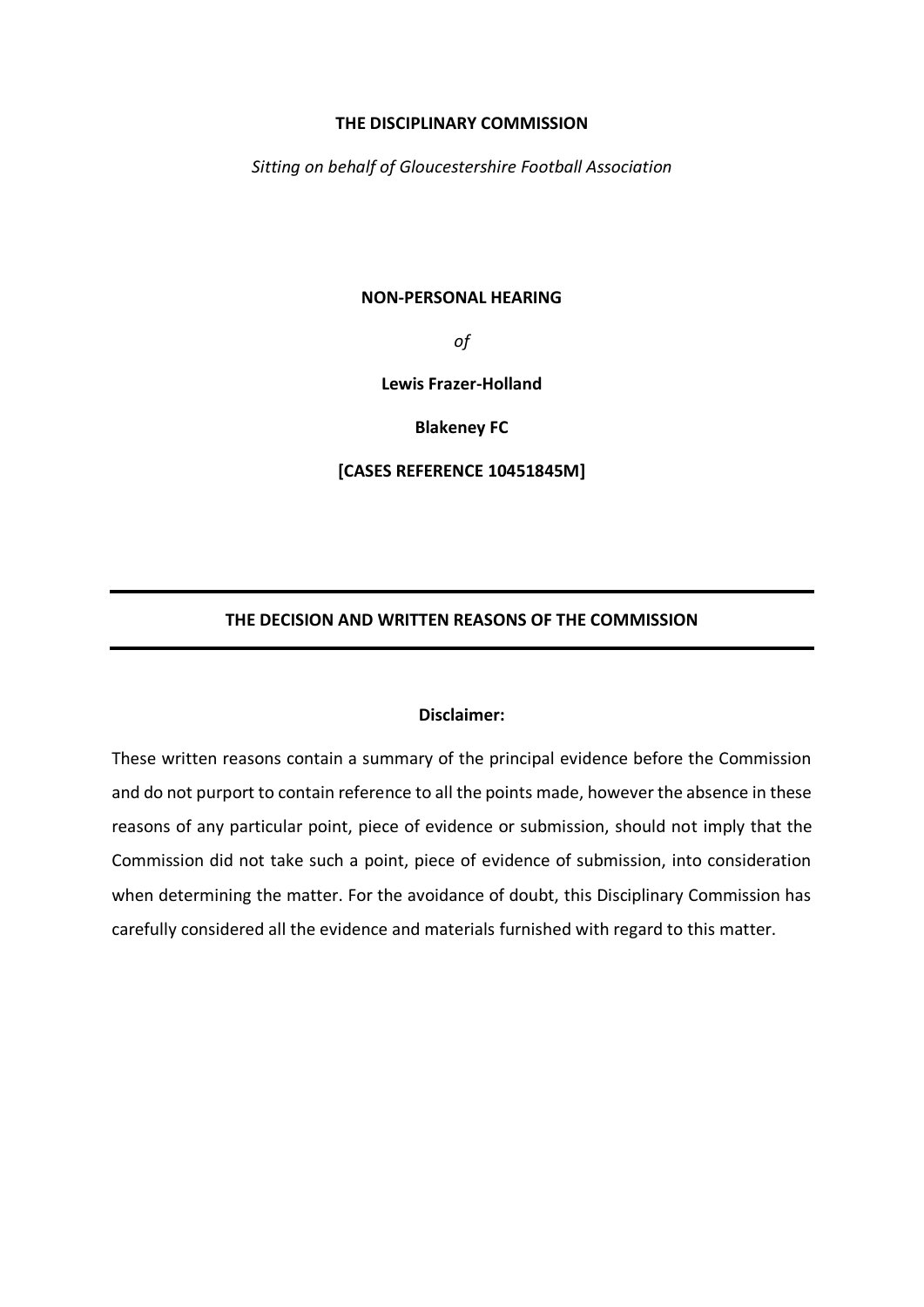# **I. INTRODUCTION**

- 1. The Football Association ("**The FA**") convened a Disciplinary Commission (**the "Commission**"), on behalf of the Gloucestershire Football Association ("**GFA**") on 26 August 2021 to adjudicate upon disciplinary charges levied against Mr. Lewis Frazer-Holland ("**Mr. Frazer-Holland**") (Case ID number: 10451845M).
- 2. The Disciplinary Commission was constituted of a single member, Mr André Duarte Costa, an Independent FA appointed Chair.

# **II. THE CHARGES**

- 3. In summary, by Misconduct Charge Notifications dated 19 August 2021 (the "**Charge Notification**") issued by GFA against Mr. Frazer-Holland, Mr. Frazer-Holland was charged with two charges relating to alleged misconduct in a match against Mushet & Coalway First on 3 August 2021.
- 4. It was alleged that Mr. Frazer-Holland used violent conduct and/or threatening and/or abusive and/or indecent and/or insulting language contrary to FA Rule E3.1 and it was further alleged that it constituted Assault or Physical Contact or Attempted Physical contact Against a Match Official as defined in FA Regulations (the "**Charge 1**").
- 5. Mr. Frazer-Holland was also charged, in the alternative, with a breach of FA Rule E3 Improper Conduct against a Match Official (including physical contact or attempted physical contact and threatening and/or abusive language/behaviour) (the "**Alternate Charge 1**").
- 6. The Charge Notification referred to the allegation that Mr. Frazer-Holland directed improper language and gestures and spat water at the Match Referee, Mr.Steven Ryan ("**Mr. Ryan**"), following the player's dismissal from the field of play.
- 7. The Charge Notification also referred to the Standard Sanctions and Guidelines. Furthermore, a reference to an administration fee and/or a potential fine was also made.
- 8. Mr. Frazer-Holland was required to submit a response by 26 August 2021. On 25 August 2021 Mr. Frazer-Holland submitted on the Whole Game System a not guilty plea denying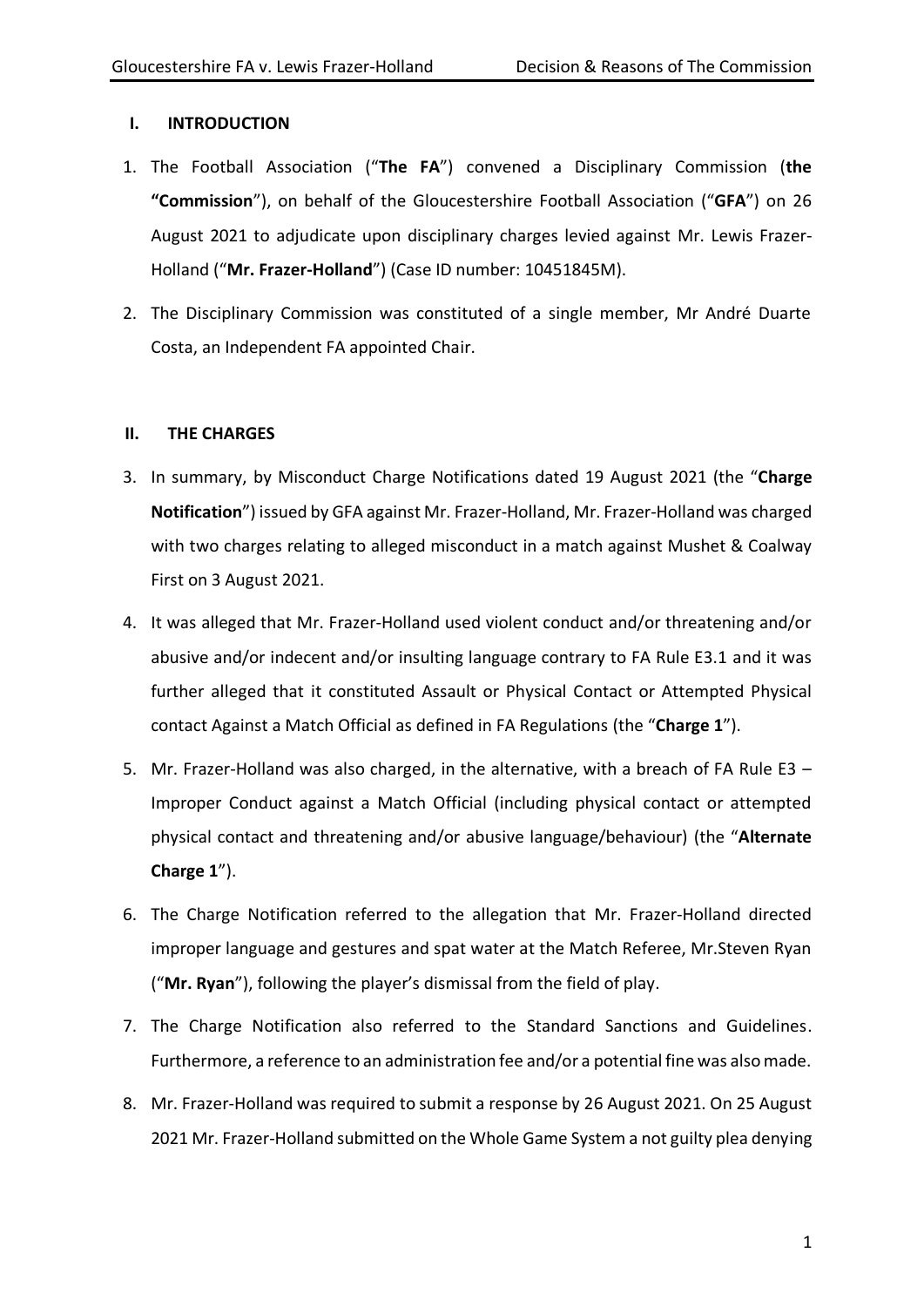the charge and asking for his case to be dealt with by correspondence, *i.e* Non-Personal Hearing.

# **III. THE RULES**

- 9. The Rules of the Association are foreseen in Section 10 of The FA Handbook 2021/2022<sup>1</sup>.
- 10. Under the title "Misconduct" Part E of Section 10 sets outs the rules to be observed by Participants<sup>2</sup>.
- 11. Bearing in mind the charges levied against Mr. Frazer-Holland the relevant rule to take into account for the purpose of the present case is FA Rule E3, in specific FA Rule E3.1.
- 12. According to FA Rule E3.1: *A Participant shall at all times act in the best interests of the game and shall not act in any manner which is improper or brings the game into disrepute or use any one, or a combination of, violent conduct, serious foul play, threatening, abusive, indecent or insulting words or behaviour.*
- 13. The Disciplinary Regulations are foreseen in Section 11 of the FA Handbook.
- 14. Under the title "Offences Against Match Officials" Section Three: Provisions Applicable to Category 5 paragraph 96 provides the following: *The three categories of offence against Match Officials are as follows:*

*96.1 Threatening behaviour: words or action that cause the Match Official to believe that they are being threatened. Examples include but are not limited to: the use of words that imply (directly or indirectly) that the Match Official may be subjected to any form of physical abuse either immediately or later, whether realistic or not; the raising of hands to intimidate the Match Official; pretending to throw or kick an object at the Match Official.* 

*96.2 Physical contact or attempted physical contact: physical actions (or attempted actions) that are unlikely to cause injury to the Match Official but are nevertheless* 

<sup>1</sup> Available at: [https://www.thefa.com/football-rules-governance/lawsandrules/fa-handbook.](https://www.thefa.com/football-rules-governance/lawsandrules/fa-handbook)

<sup>&</sup>lt;sup>2</sup> means an Affiliated Association, Competition, Club, Club Official (which for the avoidance of doubt shall include a Director), Intermediary, Player, Official, Manager, Match Official, Match Official observer, Match Official coach, Match Official mentor, Management Committee Member, member or employee of a Club and all persons who are from time to time participating in any activity sanctioned either directly or indirectly by The Association, as per The FA Handbook 2021/2022, Section 10, Part E, para. A2.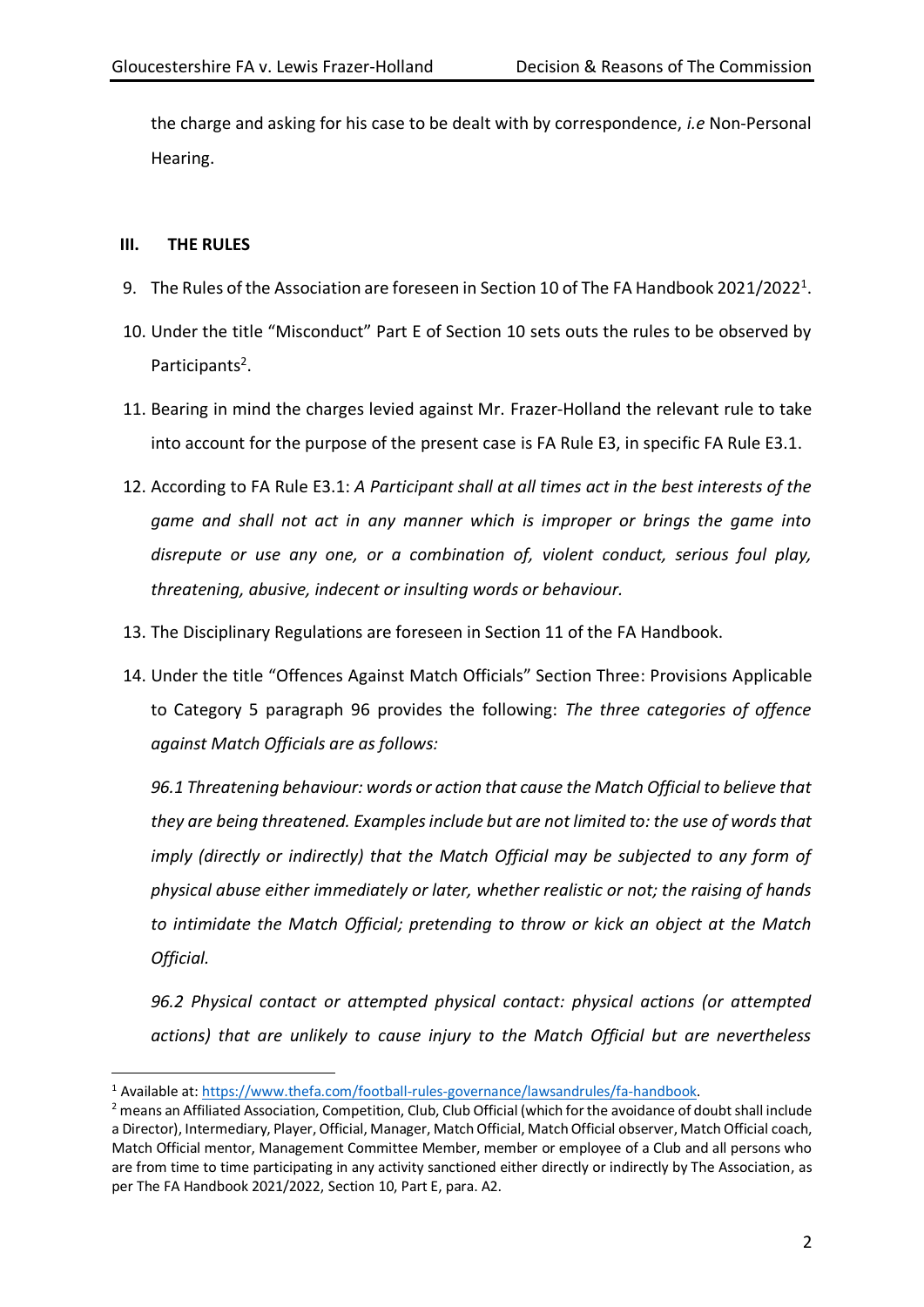*confrontational, examples include but are not limited to: pushing the Match Official or pulling the Match Official (or their clothing or equipment); and* 

*96.3 Assault or attempted assault: acting in a manner which causes or attempts to cause injury to the Match Official (whether or not it does in fact cause injury), examples include, but are not limited to, causing and/or attempting to cause injury by spitting (whether it connects or not), causing and/or attempting to cause injury by striking, or attempting to strike, kicking or attempting to kick, butting or attempting to butt, barging or attempting to barge, kicking or throwing any item directly at the Match Official.* 

# **IV. EVIDENCE**

15. The following is a summary of the principal evidence provided to the Commission. It does not purport to contain reference to all the points made, however the absence in these reasons of any particular point, or evidence, should not imply that the Commission did not take such point, or evidence, into consideration when the members determined the matter. For the avoidance of doubt, the Commission has carefully considered all the evidence and materials furnished with regard to this case.

16. The evidence which the GFA relied upon in support of the charges consisted of:

a) Referee Mr. Ryan Extraordinary Incident Relating to Misconduct Report Form dated 5 August 2021<sup>3</sup> , which stated, *inter alia:*

"*I was refereeing the above game when in the 91st minute Blakeney had scored but there was a bit of confusion about the goal as the ball went in the net and then out the side the netting as I never blew for it straight away number 5 for blakeney now know as Lews Frazer Holland started using abusive language towards me calling me a fucking prick and sticking up his middle at me as I called him over he refused and kept walking away with his finger in the air calling me a fucking wanker a prick and more he has still at this time refused to give me his name and told me to fuck off he walked to the touchline where he just stood there I asked him to leave and go back to changing room which he refused he kept telling me to fuck off and still giving me* 

<sup>&</sup>lt;sup>3</sup> P. 7 of the case bundle.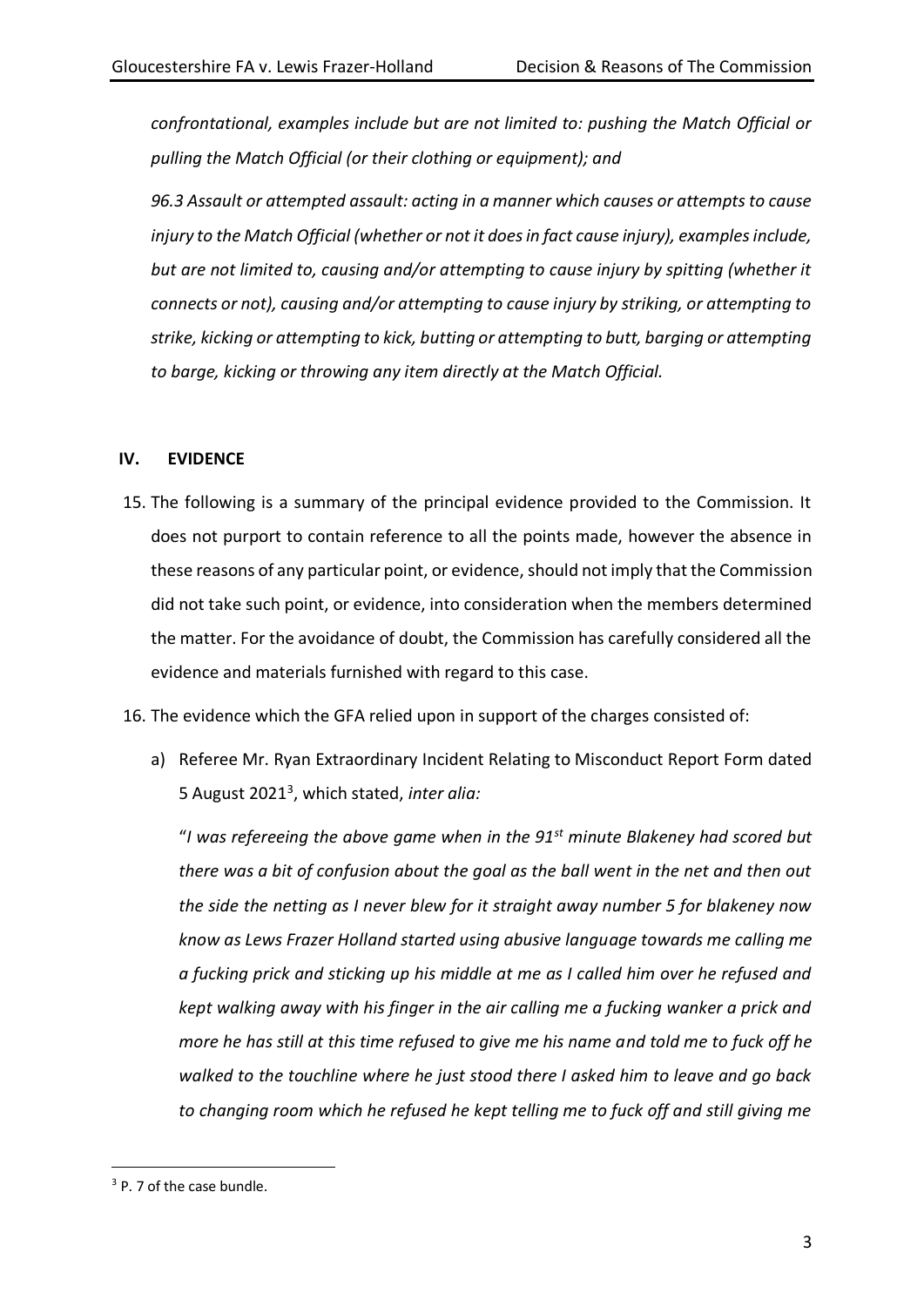*the finger that is when he took a drink out of a water bottle and spat it at me I was luck enough just to be back far enough for it to miss me still refusing to give me his name he then went away I felt intimidated by this event and also loads of kids there after discussing the dispute with goal between mushet and Blakeney and the linesman I decided to award the goal which both teams accepted by this time there was approximately 4 minutes of time added on for the delay can I please state Blakeney did try controlling it thank you*";

b) Assistant Referee Andrew Wilce ("**Mr. Wilce**") Extraordinary Incident Relating to Misconduct Report Form dated 8 August 2021<sup>4</sup> , which stated, *inter alia:*

"*The incident the referee has reported happened in the 90th minute. A Blakeney player had taken a shot which looked like it had gone inside the post but the goal net had become loose and the referee was unsure if the goal had been scored. Before the referee had chance to consult with myself the Blakeney player approached the referee and used foul and abusive language towards him as he thought the goal had not been awarded and had been disallowed. I cannot tell u [sic] what was actually said but it was certainly foul and abusive language directed towards a match official. The referee had no option but to send the player off for this offence. The referee asked the player to move away from the touch line which he did. I didn't see the player spit water at the referee. Most of the people near the incident were Blakeney substitutes and supporters so there were no witnesses from our club apart from myself. After the incident the goal was awarded and the last couple of minutes of injury time were played out without any further issues*".

17. The evidence submitted in defence of the charge consisted of a Statement from Mr. Andrew Rowles ("**Mr. Rowles**"), secretary for Blakeney FC dated 25 August 20215, which stated, inter alia:

«*At around approximately the 85th minute of the match, one of the Blakeney FC players was threw on goal, they scored but the net hadn't been pegged down. At first, the referee, Steve Ryan, signalled for a goal kick, then Lewis Fraser-Holland told the* 

<sup>4</sup> P. 8 of the case bundle.

<sup>5</sup> PP. 12-13 of the case bundle.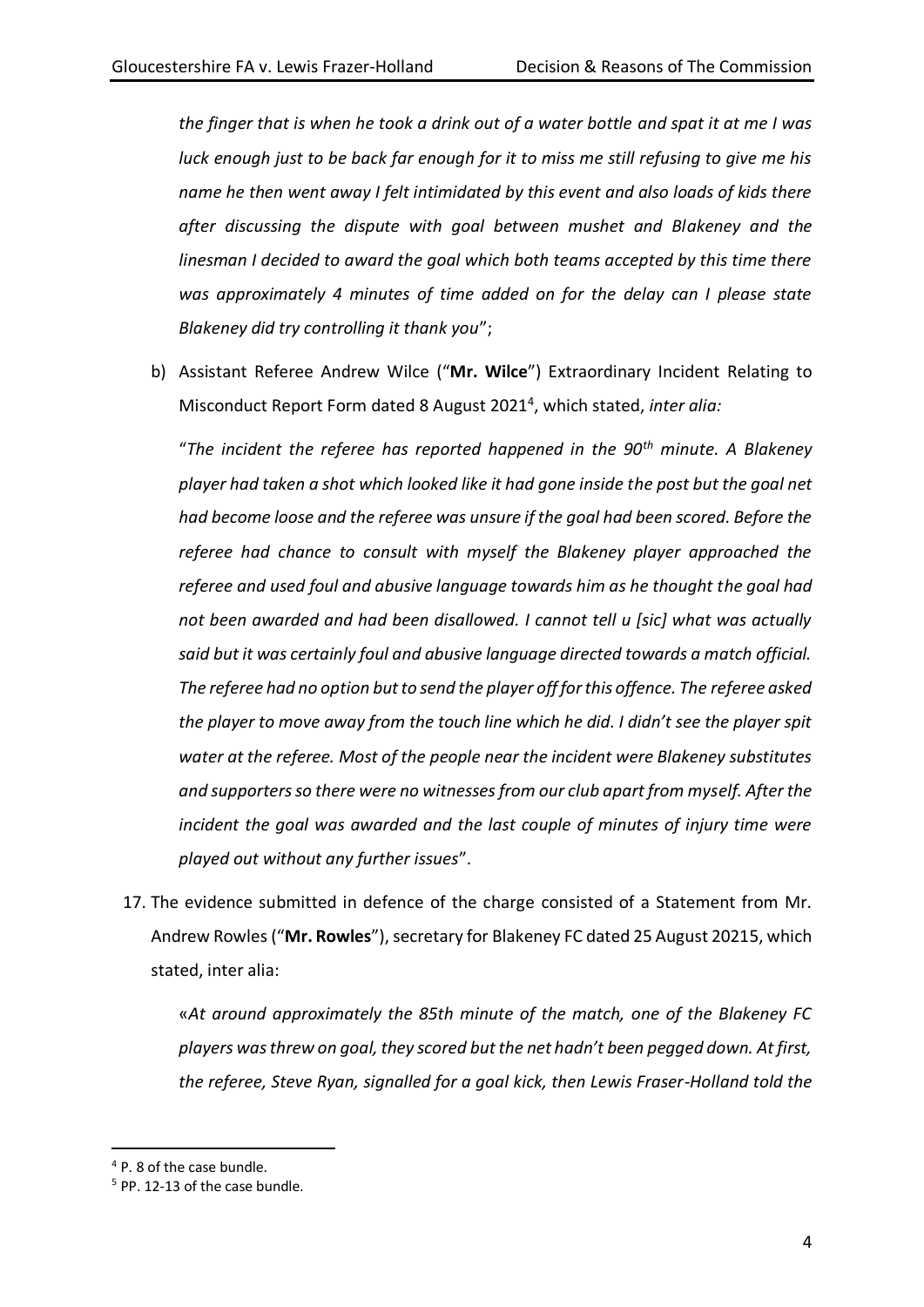*referee to "F\*\*\* off" and said the ball went in the goal. Lewis was not the player who scored the goal, he was the closest player to the referee.*

*The referee sent Lewis off the pitch and rightly so if he had used inappropriate language towards him. After being sent off the pitch, Lewis was stood directly behind me (on the side line) having a drink from the water bottle when the referee approached him and told him he had to leave the field completely. With that, Lewis put his water bottle down, went to the changing rooms to get changes and left the venue to go home. Lewis left the venue completely before the match had even concluded. At the same time, the situation got heated and Ryan Smith (Blakeney FC Captain) was booked after trying to discuss the situation with the referee.*

*The referee then spoke to the linesman regarding the goal and changed his decision to award the goal.*

*After the match, the referee spoke to me directly regarding the situation and said "I'm going to throw the book at him and make sure he gets at least a season long ban", referring to Lewis. I responded to the referee to say that in my opinion this comment was petty as I believe Lewis only swore at the referee, nothing else. I agree with the decision to send Lewis off the pitch for swearing if this was the case, I was out of earshot on the side line so can not 100% confirm this.*

*After hearing that he will be getting at least a season long ban, Lewis has given up football completely even though his sanction has not yet been decided* […]».

### **V. THE STANDARD OF PROOF**

18. The Disciplinary Regulations are foreseen in Section 11 of The FA Handbook 2021/2022.

- 19. Under the title "General Provisions" Part A of Section 11 sets outs in Section One the provisions applicable to All Panels and in Section Two the provisions applicable to Regulatory Commissions.
- 20. Paragraph 8 of the above mentioned "General Provisions" states that *[s]ave where otherwise stated, the applicable standard of proof shall be the civil standard of the balance of probabilities.*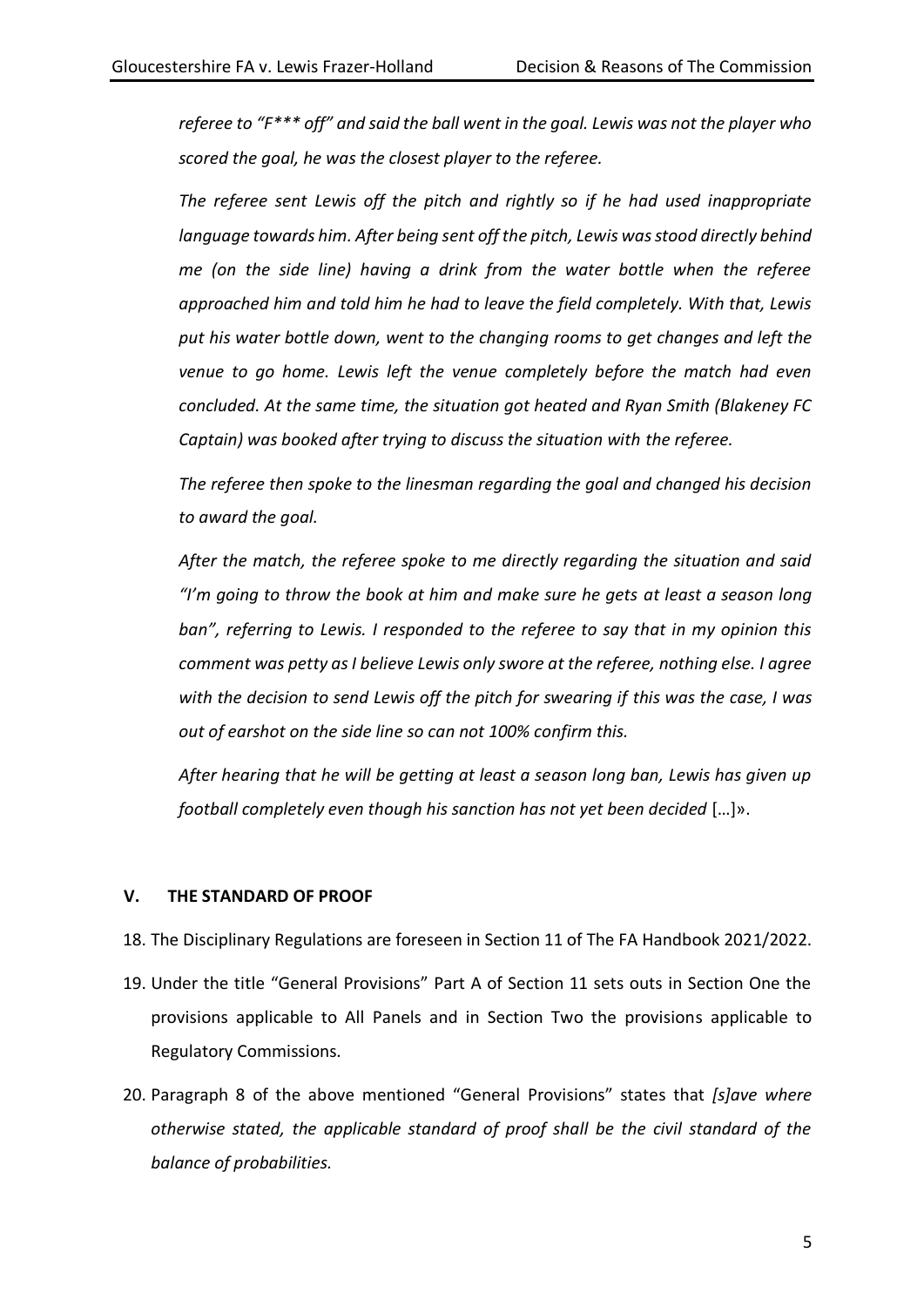21. Therefore, the applicable standard of proof required for this case is the civil standard of the balance of probability. This standard means, the Commission would be satisfied that an event occurred if it considered that, on the evidence, it was more likely than not to have happened.

# **VI. FINDINGS & DECISION**

# **A. GENERAL CONSIDERATIONS**

- 22. The Commission reminded itself that the burden of proving a charge falls upon the GFA.
- 23. In a Commission such as this, the assessment of the evidence is entirely a matter for the Chair sitting alone to consider. I have to assess the credibility of the witness (that is whether a witness is attempting to tell the truth) and the reliability of the witness (that is whether, even though a witness may be attempting to tell the truth, their evidence might not be relied upon).
- 24. Where there are discrepancies between witnesses, it is for me to decide which witnesses to accept and which to reject. Even where there are discrepancies between witnesses or within a witness's own evidence, it is for me to assess if the discrepancy is important. Having considered which evidence I accept and reject, I then have to decide if, on the balance of probabilities, the alleged breach of the FA Rules is established.
- 25. In assessing liability, the Commission was mindful of the issues to be determined in the present case. The issues were whether the Commission was satisfied to the requisite standard that the evidence before it proved that Mr. Frazer-Holland conduct constituted:
	- a) Assault or Attempted Assault on a Match Official for the purposes of Charge 1; and, in the alternative, if not proven
	- b) Improper Conduct against a Match Official (including physical contact or attempted physical contact and threatening and/or abusive language/behaviour), for the purposed of Alternate Charge 1.
- 26. The appropriate test is an objective one, commonly known as the "reasonable observer" test. In other words, the Commission was to consider how a reasonable observer would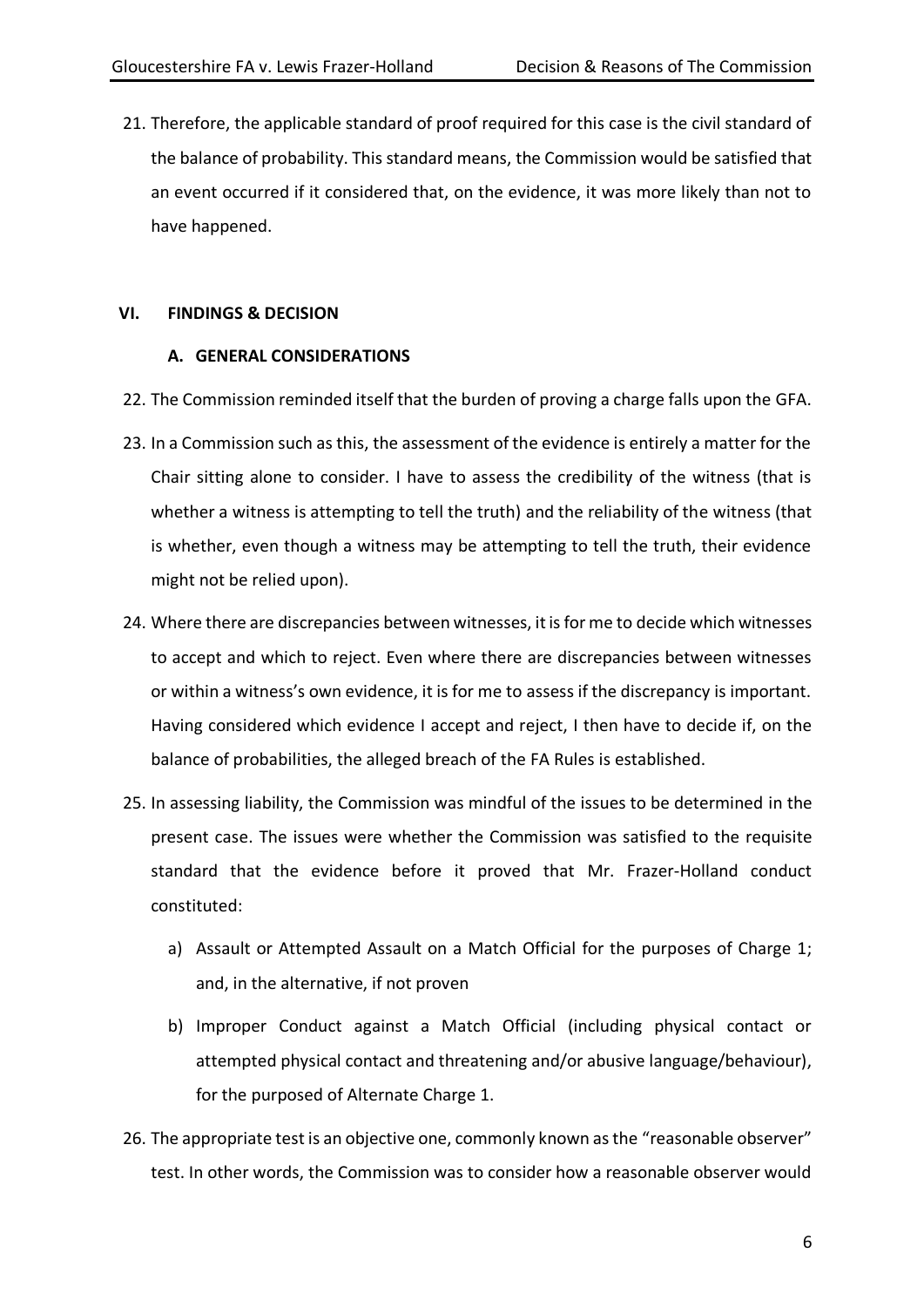perceive the words used in the given context. The objective person would be someone of reasonable fortitude.

### **B. FNIDINGS ON MR. FRAZER-HOLLAND'S CASE – CHARGE 1**

- 27. In the present case the allegation was that Mr. Frazer-Holland, the Participant and a player for Blakeney FC, used violent conduct and/or threatening and/or abusive and/or indecent and/or insulting language contrary to FA Rule E3.1. And it is further alleged that it constituted Assault or Physical Contact or Attempted Physical contact Against a Match Official as defined in FA Regulations.
- 28. According to the evidence provided to the Commission the allegation was that Mr. Frazer-Holland directed improper language and gestures and spat water at the Match Official Mr. Ryan following the player's dismissal from the field of play.
- 29. The terms "*assault*" and "*attempted assault*" are defined in the FA Handbook 2021/2022 as *acting in a manner which causes or attempts to cause injury to the Match Official (whether or not it does in fact cause injury).* It then provides some examples of what can constitute assault or attempted assault: *examples include, but are not limited to, causing and/or attempting to cause injury by spitting (whether it connects or not), causing and/or attempting to cause injury by striking, or attempting to strike, kicking or attempting to kick, butting or attempting to butt, barging or attempting to barge, kicking or throwing any item directly at the Match Official.*
- 30. The Commission took due note of the evidence adduced either by GFA and Mr. Frazer-Holland. Although the Commission was grateful for the evidence within the case bundle, the Commission also felt that, considering that the game was paused and the incident happened in a location where more witness should be standing, more evidence could presumably be presented. However, it is the duty of the Commission to decide the present charge considering the available evidence.
- 31. The Commission noted the inconsistencies between Mr. Ryan's and Mr. Wilce's reports. Although both coincide in that Mr. Frazer-Holland used foul and abusive language, Mr. Wilce could not state what was said by Mr. Frazer-Holland, whereas Mr.Ryan pointed out a number of expletives said by Mr. Frazer-Holland along with abusive gestures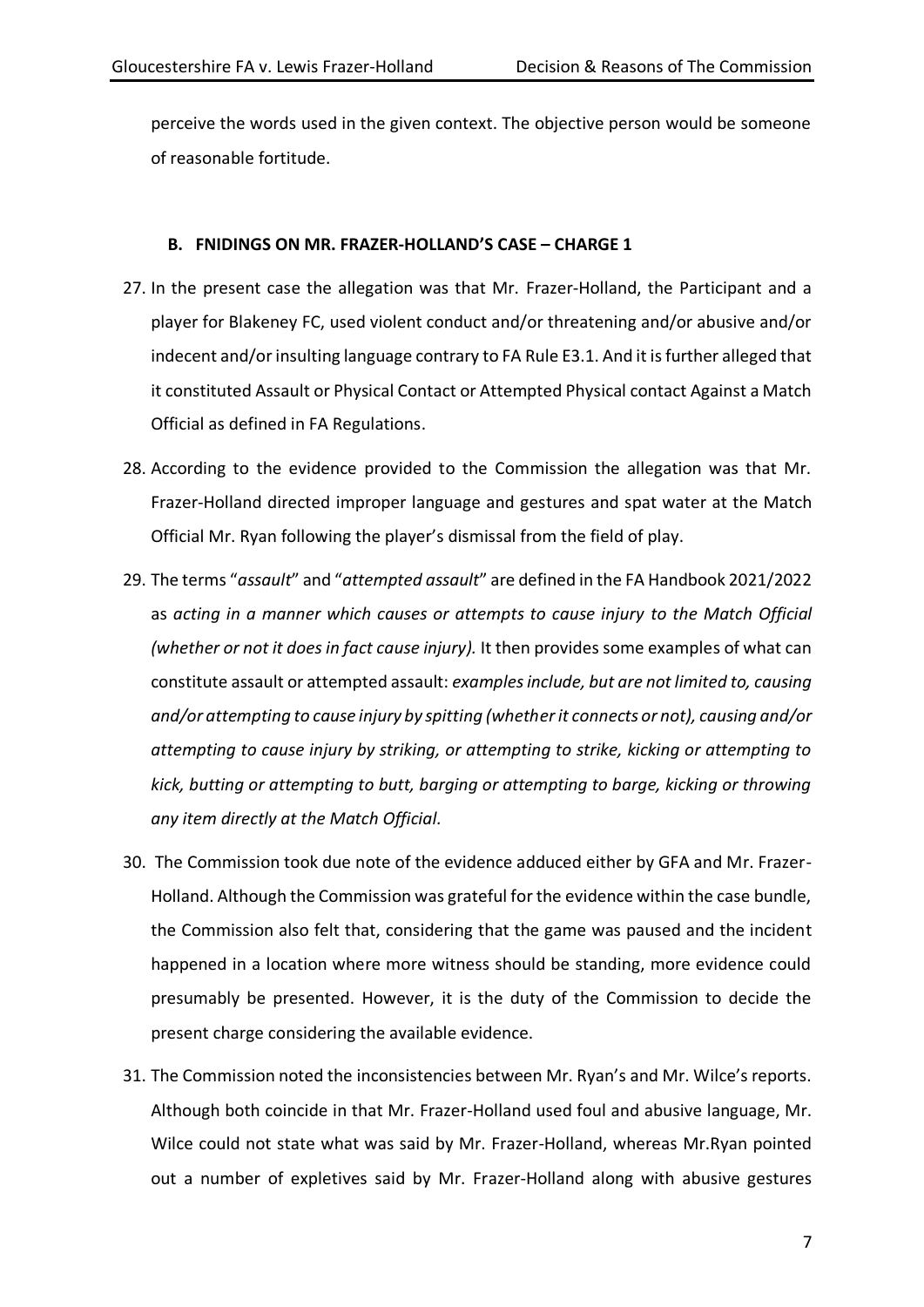namely "*sticking up his middle finger*", which Mr. Wilce apparently did not see, according to his report as reproduced above at paragraph 16(b). The Commission found this particular important as Mr. Wilce would have been looking to the incident as it unfolded, as he described Mr. Frazer-Holland approaching Mr. Ryan and questioning him in relation to the goal decision and then moving away from the touchline after being asked to by Mr. Ryan, as a consequence of being sent off. The Commission was, therefore, satisfied that Mr. Wilce witness the incident in its full plenitude and that he did not witness Mr. Frazer-Holland spitting water at the referee.

- 32. The Commission also noted that Mr Rowles' statement goes in line with that of Mr. Wilce's as he witnessed the initial verbal confrontation between Mr. Frazer-Holland and Mr. Ryan where, according to Mr. Rowles' statement, Mr. Frazer-Holland told Mr. Ryan to "*fuck off*". Mr. Rowles then proceeds to state that after being sent off Mr. Frazer-Holland "*stood directly behind me (on the side line) having a drink from the water bottle when the referee approached him and told him he had to leave the field completely. With that, Lewis put his water bottle down, went to the changing rooms to get changes and left the venue to go home*." Once again, the Commission wished to emphasize, there was no mention of water being spat.
- 33. The Commission considered both Mr. Wilce and Mr. Rowles to be credible and reliable witnesses. As to Mr. Wilce, the Commission did put considerable weight on his report. Mr. Wilce, as a referee, has the responsibility to protect the integrity of the Game through his authority on the pitch while maintaining an independent and impartial stance towards both set of teams, and the Commission had no reasons why not to believe in his account of the incident.
- 34. Therefore, the Commission found, on the balance, that Mr. Frazer-Holland did not spit water at the Match Official Mr. Ryan.
- 35. As a result of the aforementioned, the Commission found, on the balance of probabilities, Charge 1 not proven.

### **C. FINDINGS ON MR. FRAZER-HOLLAND'S CASE – ALTERNATE CHARGE 1**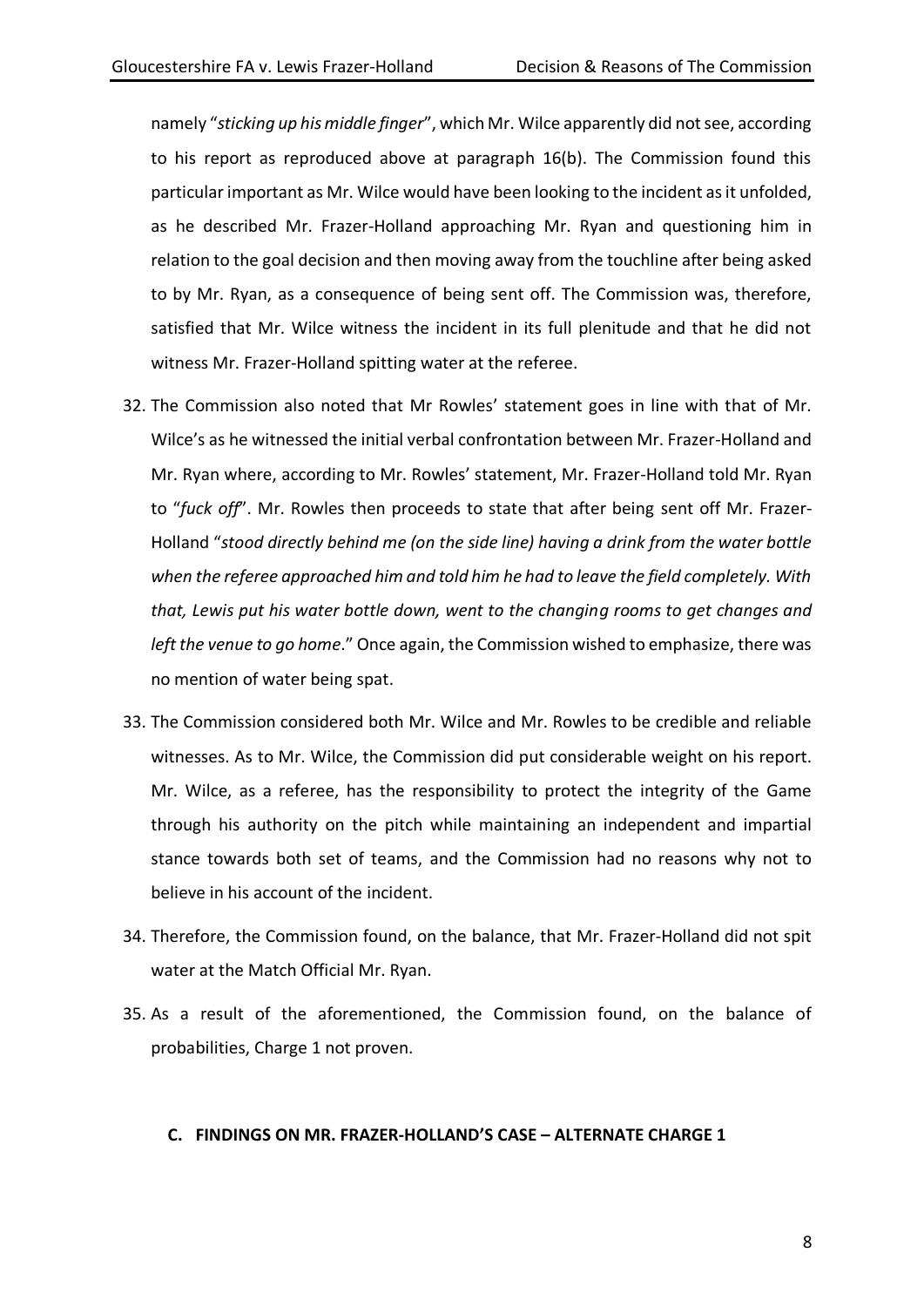- 36. The Commission would like to reproduce here what was said above at paragraphs 28 and 30 to 36 of these Reasons.
- 37. The Commission reminded itself that apart from Charge 1, Alternate Charge 1 was also issued against Mr. Frazer-Holland.
- 38. An alternate charge is where an individual has been reported for a matter of Misconduct and the County can raise an alternate charge (second charge) which is a lesser charge. If the individual can successfully deny the higher charge*, i.e* the Commission finds the charge not proven or the individual is acquitted on formal and/or procedural defects, the alternate charge (lesser) is then considered and depending on the Participant's response, the outcome is decided. The alternate charge will only be considered however if a Commission find that the main charge is not proven.
- 39. As the Commission found Charge 1 not proven it then proceeded to consider Alternate Charge 1.
- 40. The terms "*physical contact*" or "*attempted physical contact*" are defined in the FA Handbook 2021/2022 *as physical actions (or attempted actions) that are unlikely to cause injury to the Match Official but are nevertheless confrontational, examples include but are not limited to: pushing the Match Official or pulling the Match Official (or their clothing or equipment)*.
- 41. The term "threatening behaviour" is defined in the FA Handbook 2021/2022 as *words or action that cause the Match Official to believe that they are being threatened.* It then proceeds to exemplify what can constitute threatening behaviour: *the use of words that imply (directly or indirectly) that the Match Official may be subjected to any form of physical abuse either immediately or later, whether realistic or not; the raising of hands to intimidate the Match Official; pretending to throw or kick an object at the Match Official.* It is the Commission literal interpretation that the definition entails a subjective test. The Commission when considering such language and/or behaviour must assess, if not expressly stated, if the Match Official felt threatened by the language and/or behaviour of any given participant. Although it is the opinion of the Commission, according to the definition's wording, that threatening behaviour will be anything that reasonably makes a Match Official to feel threatened, the Commission also considers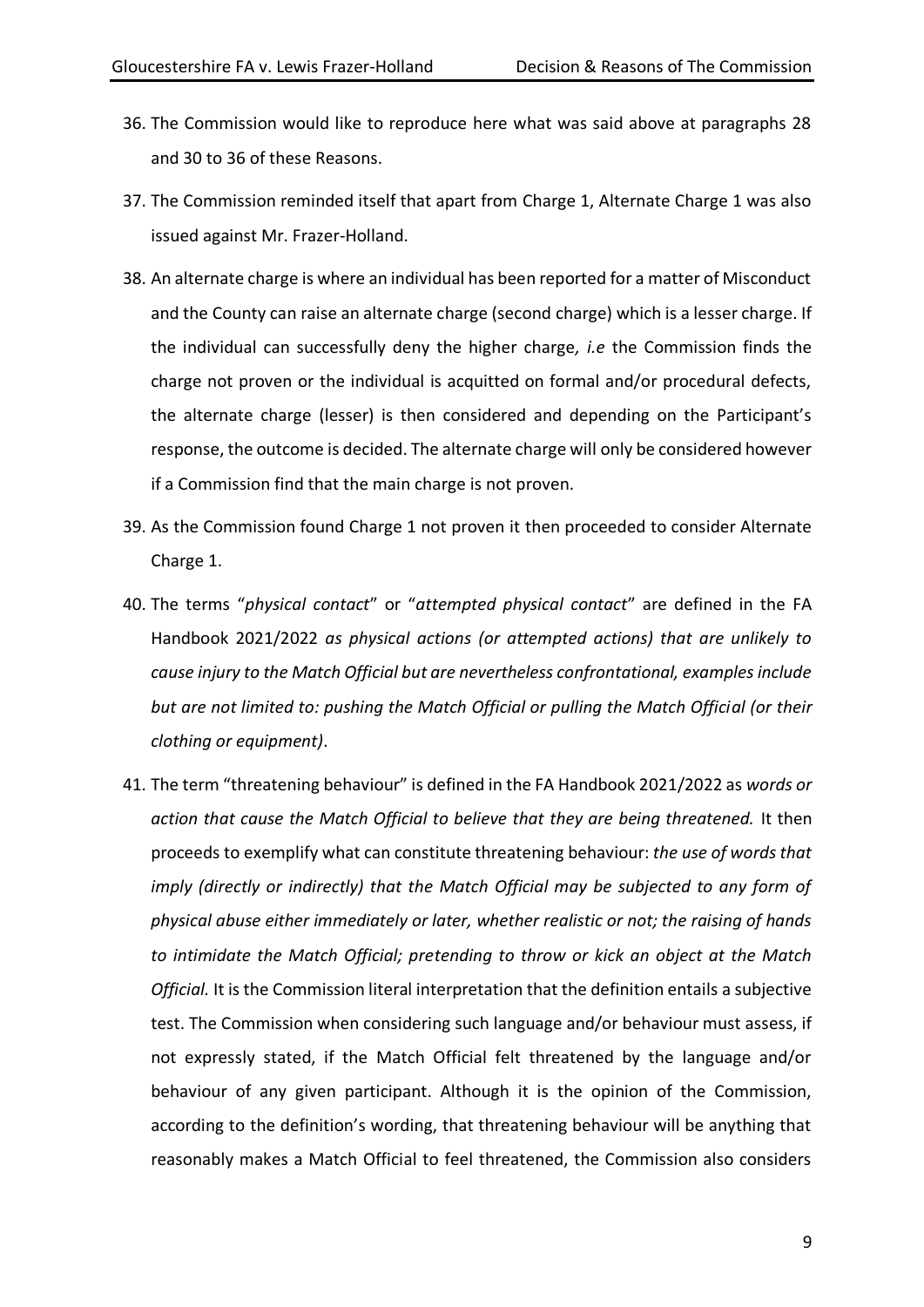that in the interests of achieving a just and fair result it should not be given a broad sense to it but rather a strict sense, otherwise even a non-threatening language and/or behaviour, as perceived by a an objective person with a reasonable fortitude, would fall within the definition if a Match Official said he felt threatened by it, which ultimately would be unfair. Therefore, the Commission relied on the teleological interpretation of the definition, *i.e* the effect that the definition is intended to achieve or, in other words, what type of language and/or behaviour the definition intends to encompass, thus considering that the assessment of a threatening language and/or behaviour should be analysed on a case-by-case basis with an appropriate weight being given to the Match Official's perception of the language and/or behaviour and by considering the examples given in paragraph 96.1 of the FA Handbook.

- 42. The term "abusive" is not strictly defined by the Regulations, therefore the Commission considers that it should be given their ordinary meaning. The ordinary meaning of abusive language generally refers to offensive and insulting words directed at another person.
- 43. The Commission when comparing both Mr. Ryan's and Mr. Wilce's versions of the events found the former's to be somewhat of an exaggerated version, especially when compared to the latter. The Commission was not entirely convinced by Mr. Ryan's report, particularly because it did not find credible that an individual would stick his middle finger up all the way until he exited the pitch while, at the same time, directing several foul and abusive comments to Mr. Ryan. Even the fittest individual would get tired or bored to have his middle finger up during so much time. Adding to this, it would be expected that someone would witness Mr. Frazer-Holland's gesture of sticking his middle finger up if he did it for so long, and that was not the case as neither the Assistant Referee Mr. Wilce nor Mr.Rowles saw it.
- 44. Nonetheless, the Commission noted that all the witnesses heard Mr. Frazer-Holland expressing foul and abusive language at the Match Official Mr. Ryan. It should be noted that even Mr. Rowles, a secretary for Blakeney FC, agreed with the Match Official Mr. Ryan's decision of sending off Mr. Frazer-Holland for using improper language, Mr. Rowles specifically referred to the words "*fuck off*". Furthermore, besides expressing foul and abuse language, Mr. Ryan stated that Mr. Frazer-Holland refused to give his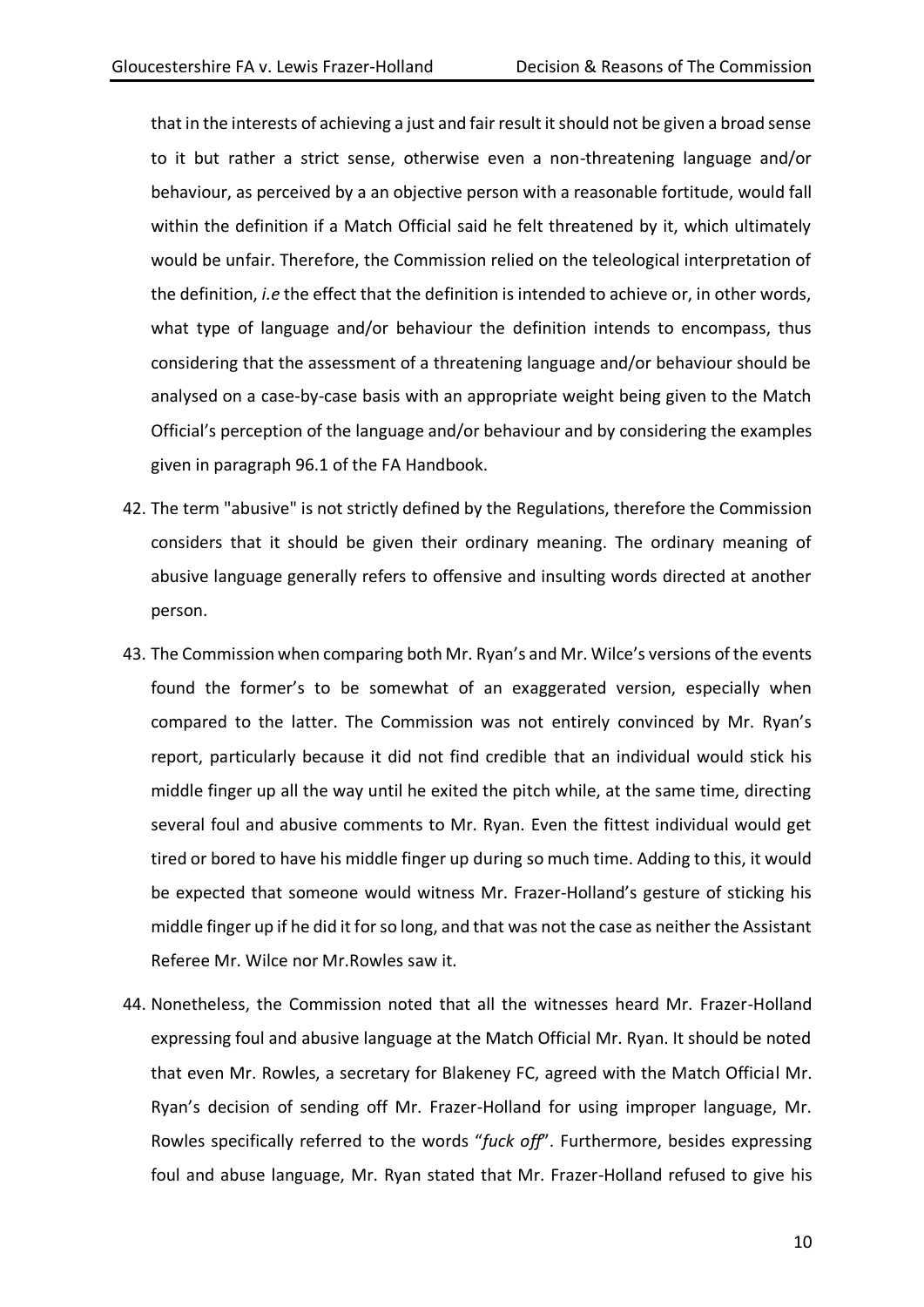name which was not a proper behaviour to have. The Commission took into account the circumstances of the incident, *i.e* the fact that Mr. Frazer-Holland thought that his team goal was going to be disallowed, which surely contributed to his demeanour and, therefore, was satisfied that Mr. Frazer-Holland had an abusive language and behaviour towards the Match Official Mr. Ryan.

- 45. Therefore, the Commission found, on the balance, that it was more likely than not that Mr. Frazer-Holland had directed abusive language at the Match Official Mr. Ryan and refused to give his name to the latter upon request, which the Commission considered to be improper and for that reason contrary to FA Rule E3.1 (Improper Conduct against a Match Official (including Abusive Language/Behaviour).
- 46. As a result of the aforementioned, the Commission found, on the balance of probabilities, Alternative Charge 1 proven.

# **VII. SANCTION**

- 47. The Commission was guided by the FA Sanction Guidelines for the 2021/2022 season and relevant FA regulation when deciding on the sanction.
- 48. The Commission was informed about Mr. Frazer-Holland disciplinary history<sup>6</sup>:
	- $\Rightarrow$  2021/2022 Season:
		- Suspended for 2 matches and fined £45.00 for Using Offensive, Insulting or Abusive Language and/or Gestures.
	- $\Rightarrow$  2020/2021 Season:
		- Cautioned for Unsporting Behaviour Foul Tackle.
- 49. With respect to aggravating factors, the Commission considered that the only aggravating factors to consider was the persistent denial of Mr. Frazer-Holland in giving is name to the referee alongside with the foul and abusive language used by him. Although the recipient of Mr. Frazer-Holland's language and behaviour was the Match Official, which constitute itself an aggravating factor, it is already reflected on the

<sup>6</sup> Unless specified otherwise all offences relate to Non-Step competition.